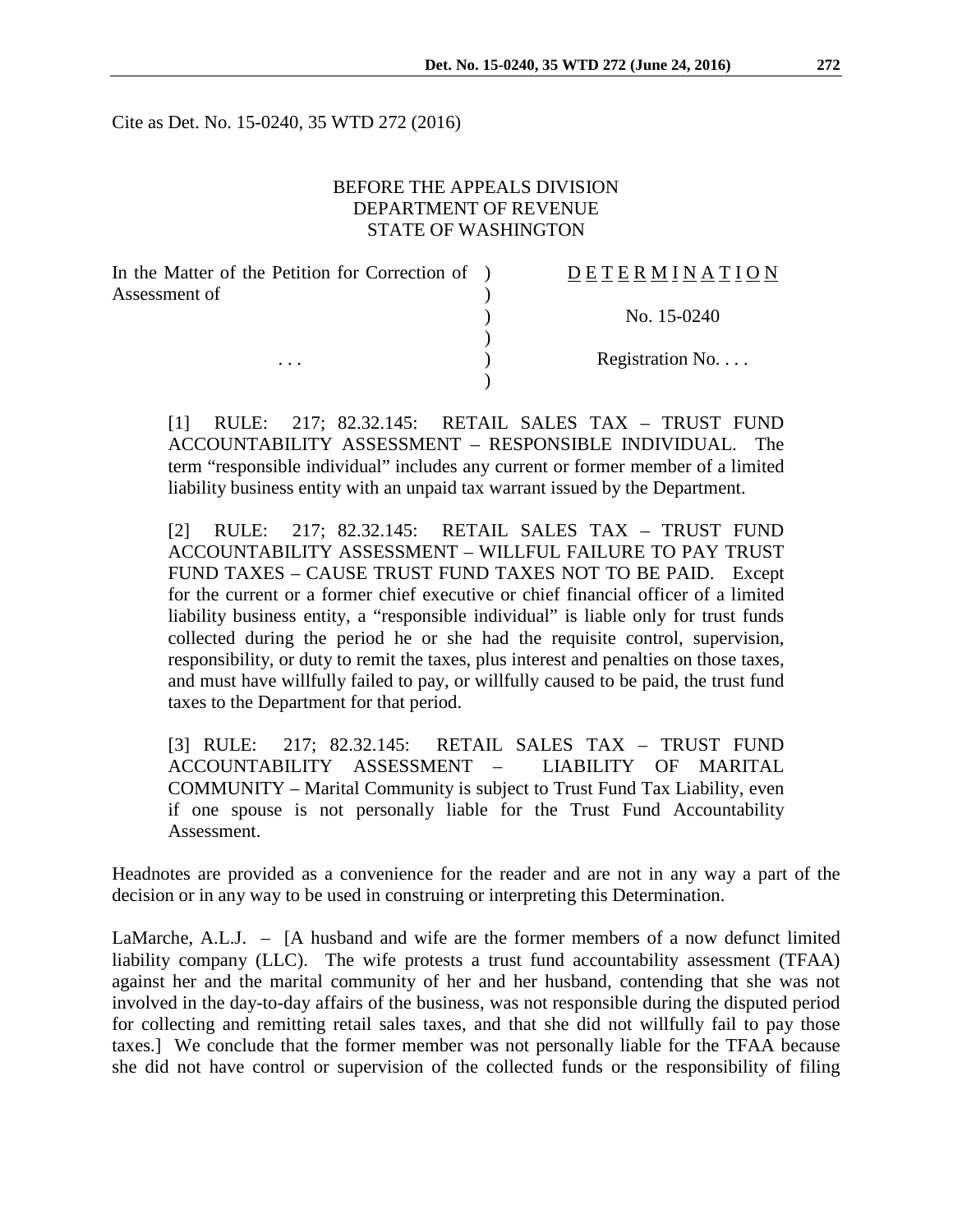returns or paying the taxes to the Department during the period at issue, but that her husband and the marital community are liable. We grant the petition in part and deny it in part.<sup>[1](#page-1-0)</sup>

#### ISSUES

- 1. Under RCW 82.32.145(9)(g)(i) and WAC 458-20-217 (Rule 217), is Taxpayer a "responsible individual" who may be held personally liable for trust fund tax liability resulting from retail sales tax collected but not remitted by her former business?
- 2. Under RCW 82.32.145(3)(b) and Rule 217, did Taxpayer willfully fail to pay or cause not to be paid to the Department the trust fund taxes for her former business?
- 3. Under RCW 82.32.145 and Rule 217, is the marital community of Taxpayer and her husband subject to trust fund tax liability?

# FINDINGS OF FACT

[Taxpayer] is a former member of a defunct LLC (Company),<sup>[2](#page-1-1)</sup> which Taxpayer and her husband (Husband) had formed for the purpose of owning and operating a restaurant. Taxpayer and Husband, the only members of the Company, filed a Certificate of Formation for the Company with the Washington State Secretary of State. . . , on July 16, 2007, which listed both Taxpayer and Husband as co-registered agents.

Husband and Taxpayer were listed as the only members and governing persons of the Company on its annual renewal form filed with the Secretary of State on January 23, 2010. On the annual renewal, filed July 25, 2012, Husband and Taxpayer were again the only two members listed; Husband was listed as president and Taxpayer was listed as vice president. ...

Husband and Taxpayer were both authorized signors on the Company's checking account at [Bank], which Company used as its business account for payment of taxes, including trust fund taxes. Compliance notes indicate that Husband signed all of the checks issued by the Company from its [Bank] account, and that Taxpayer's signature does not appear on any of those checks.<sup>[3](#page-1-2)</sup>

Taxpayer indicated, at the telephonic hearing on August 18, 2015, that she and Husband began in 2011 to have marital strife and substantial disagreements about how to run the business. Taxpayer stated that several years prior to purchase of the business, Husband had managed and directed the daily affairs of the restaurant for the previous owners. In 2011, due to escalating conflicts between Taxpayer and her spouse regarding their marriage and Husband's management of the business, Taxpayer stated that she ceased her involvement in the day-to-day operations of the business, including the collection and remittance of trust fund taxes, and focused on her fulltime job as a county court clerk. Taxpayer indicated that under her husband's management, the business experienced significant financial problems and fell behind on its obligations. Taxpayer

<sup>&</sup>lt;sup>1</sup> Identifying details regarding the taxpayer and the assessment have been redacted pursuant to RCW 82.32.410.

<span id="page-1-1"></span><span id="page-1-0"></span><sup>&</sup>lt;sup>2</sup> Taxpayer's estranged husband did not file an appeal.

<span id="page-1-2"></span><sup>3</sup> Automated Compliance System (ACS) notes. dated April 17, 2014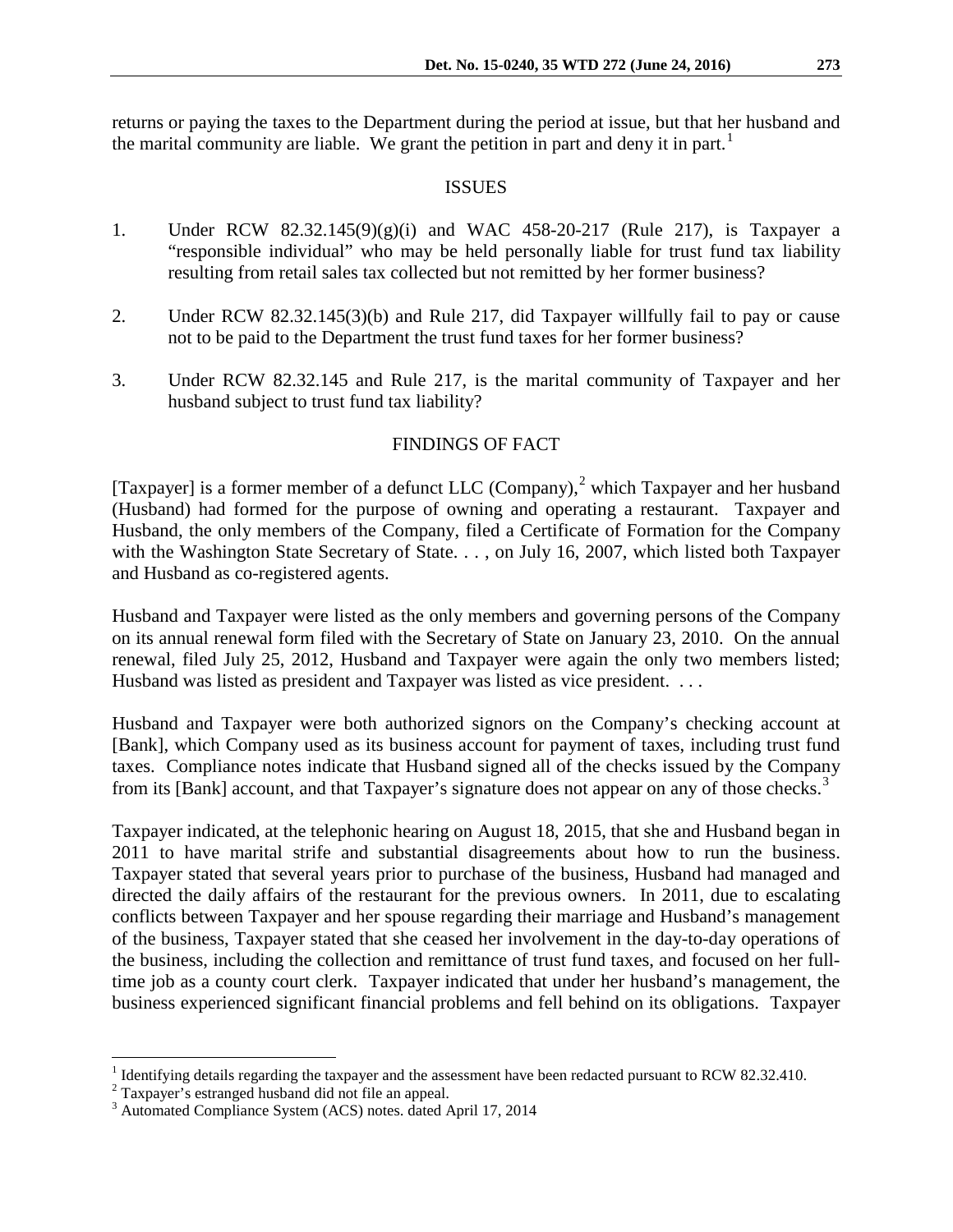stated that although she was aware of the problems of the business, she did not act to remove herself as an owner or officer of the Company.

Taxpayer stated at the hearing that the Company's attorney began to prepare a Chapter 7 bankruptcy case for the Company, and requested that the Company prepare and file all unfiled tax returns in order to be in compliance with federal bankruptcy laws. Taxpayer indicated that Husband refused to collect documents necessary for the attorney to prepare the bankruptcy case, and that on the advice of counsel, she collected the needed information and asked the Company's accountant to prepare and file unfiled returns for the business.

Taxpayer separated from Husband in 2014, and filed for divorce on May 28, 2015. The LLC filed a Chapter 7 bankruptcy in October 2014, and was dissolved still owing trust fund tax liability to the state.<sup>[4](#page-2-0)</sup>

The Department's Compliance Division (Compliance) notes indicate that all of the conversations about the Company's delinquent taxes prior to issuance of the TFAA were with Husband, and detail Husband's many promises of payments, and failure to comply with agreed due dates. Compliance notes, s*upra*. The notes also indicate that Husband personally delivered some payments to the Department field office in efforts to stave off revocation of the business's tax registration endorsement. *Id.* None of the notes mentions any communication with the Taxpayer prior to or during the disputed period. *Id.* 

The Company filed all of its state excise tax returns on time for periods from June 2013 through March 2014, except for the March 2014 return, which was filed on May 6, 2014. However, the Company did not pay the taxes due for most of those periods. The Department issued tax assessments for the unpaid periods, and after Husband made several failed attempts to catch up on the taxes or to make payment arrangements, the Department issued Warrant Nos.  $\dots$ ,  $5 \dots$  $5 \dots$ ,  $6$ .  $\ldots$ ,<sup>[7](#page-2-3)</sup>...,<sup>[8](#page-2-4)</sup> and ...<sup>[9](#page-2-5)</sup> against the Company for unpaid taxes for certain tax periods during the disputed period, June 2013 through March 2014. The Department revoked the Company's Washington State tax registration endorsement on March 17, 2014 for its failure to pay its tax liability associated with Warrant Nos. . . . , . . . , . . . , . . . , and . . . , and the business closed on that day.<sup>10</sup> The Company's accountant indicated to Compliance, on May 5, 2014, that Husband left the state shortly after the closure of the business. *Id.* In that conversation, the accountant

<span id="page-2-0"></span> $4$  The LLC filed Chapter 7 Bankruptcy Case No. . . . , on October 29, 2014, in the U.S. Bankruptcy Court for the . . .

<sup>.</sup> The Chapter 7 Trustee determined that there were no assets for creditors and paid no claims; the entity was dissolved owing trust fund tax liability to the state of Washington. The case was closed by the Court on January 9, 2015.

<span id="page-2-1"></span><sup>&</sup>lt;sup>5</sup> Warrant . . . was issued against Company, on September 5, 2013, and assumed Document No. . . . , a filed and unpaid tax return assessment for tax period June 2013.

<span id="page-2-2"></span><sup>&</sup>lt;sup>6</sup> Warrant . . . was issued against Company, on November 14, 2013, and assumed Document Nos.<br>. . . and . . . , filed and unpaid tax return assessments for tax periods August and September 2013, respectively.

<span id="page-2-3"></span><sup>&</sup>lt;sup>7</sup> Warrant . . . was issued against Company, on January 9, 2014, and assumed Document No. . . . , a filed and unpaid tax return assessment for the tax period October 2013.

<span id="page-2-4"></span> $8$  Warrant . . . was issued against Company, on March 20, 2014, and assumed Document No. . . . , a filed and unpaid tax return assessment for the tax period December 2013.

<span id="page-2-5"></span><sup>&</sup>lt;sup>9</sup> Warrant . . . was issued against Company, on May 7, 2014, and assumed Document Nos. . . . and . . . , filed and unpaid tax return assessments for tax periods February and March 2014, respectively.

<span id="page-2-6"></span><sup>&</sup>lt;sup>10</sup> Automated Compliance System (ACS) notes, dated March 17, 2014.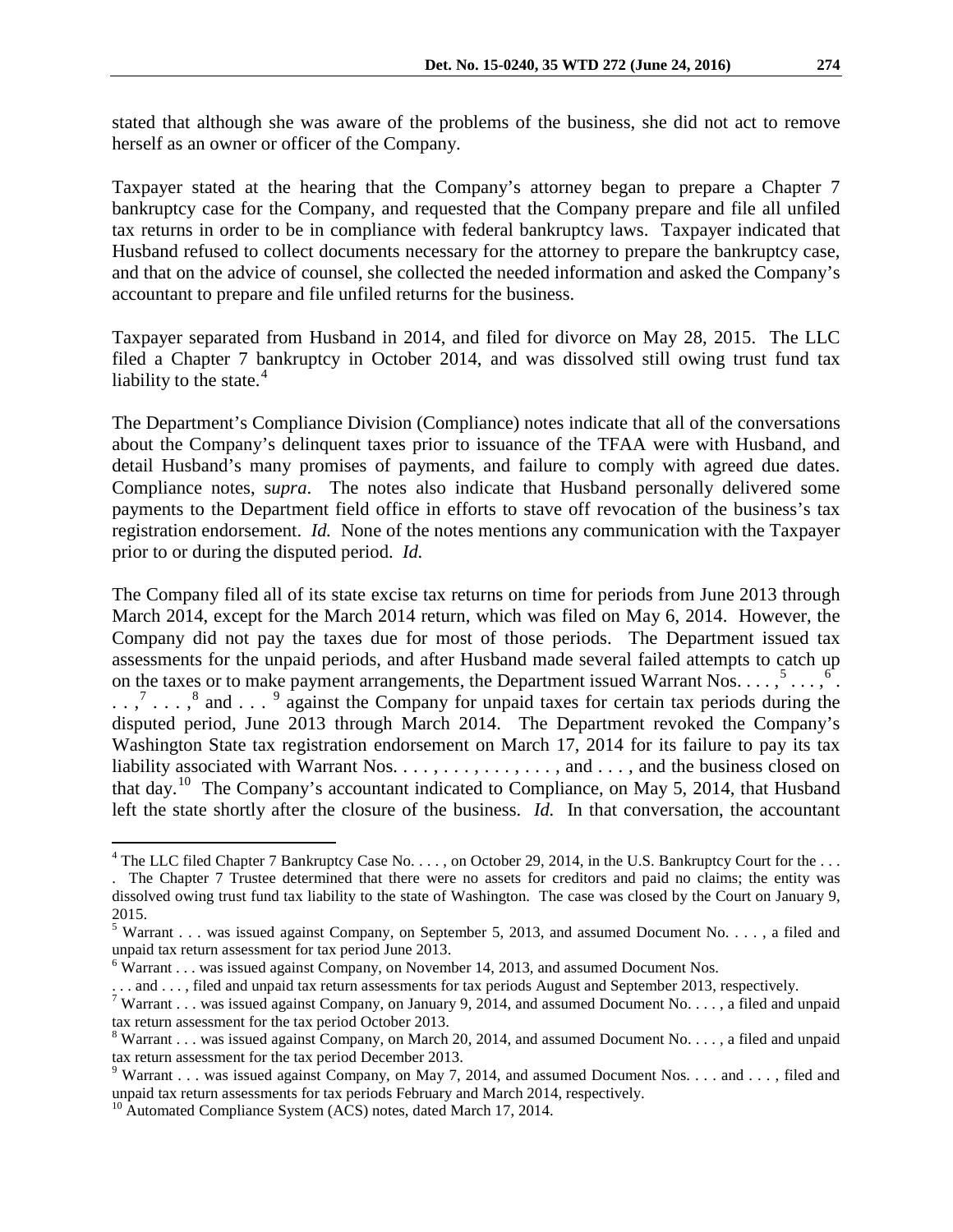also stated that Taxpayer had spoken to her the previous week and gave her business documents for the Company, and asked her to complete and file the final business return. *Id.*

Because a secured creditor had a prior fixture lien on the majority of the Company's assets, the Department was unable to collect any monies to offset the Company's trust fund tax liabilities.

The Department concluded, on May 28, 2014, that the Company was a defunct corporation with no distrainable assets, that the Company's business registration had been revoked, and that attempts to collect the liability through garnishment had failed.<sup>11</sup>

The Department issued a TFAA against Taxpayer, Husband, and their marital community, on July 28, 2014, in the amount of  $\frac{1}{2}$ ...<sup>12</sup> Taxpayer timely appealed the TFAA. Husband did not file an appeal.

# ANALYSIS

1. Responsible Individuals.

RCW 82.08.050 requires businesses that make retail sales to collect retail sales tax from their customers and hold it in trust until they pay it to the Department. Sellers who fail to remit collected retail sales tax to the Department are personally liable to the state for the amount of the tax. RCW 82.08.050(3). When a limited liability business entity is dissolved or otherwise terminated owing collected but unremitted retail sales tax to the state, the Department may pursue collection of the entity's unpaid trust fund taxes, including penalties and interest on those taxes, against certain "responsible individuals," including the imposition of a TFAA. RCW 82.32.145(1). Personal liability under RCW 82.32.145 may be imposed for state and local trust fund taxes. RCW 82.32.145(2).

Here, the Company collected and failed to remit trust fund taxes to the Department, and after the Department issued warrants against the Company, it was dissolved without payment of its trust fund tax liability. Therefore, under RCW 82.08.050(3), the Department properly determined that the entity was insolvent, and that personal liability could be properly imposed under RCW 82.32.145 against any or all of the responsible individuals. Taxpayer does not dispute these facts. We now discuss whether Taxpayer is a "responsible individual" under the statute.

RCW  $82.32.145(9)(g)(i)$  states that the term "responsible individual" includes any current or former member of a limited liability business entity with an unpaid tax warrant issued by the Department. Here, Taxpayer and Husband are both former members of the Company. Therefore, we conclude that Taxpayer and Husband are responsible individuals, and may be personally liable for the Company's unpaid trust fund taxes under RCW 82.32.145(3)(b). *See* 

<span id="page-3-1"></span><span id="page-3-0"></span><sup>&</sup>lt;sup>11</sup> Automated Compliance System (ACS) notes, dated May 5, 2014.<br><sup>12</sup> The TFAA, issued on July 28, 2014, in the amount of \$ . . . , Document No. . . . , comprised \$ . . . in trust fund taxes,  $\$\ldots$  audit interest,  $\$\ldots$  extended interest, a delinquent return penalty of  $\$\ldots$  a 5% substantial underpayment penalty of \$ . . . . Total remittances of \$ . . . , from October 28, 2014 through July 30, 2015, were later received and applied to interest and penalties.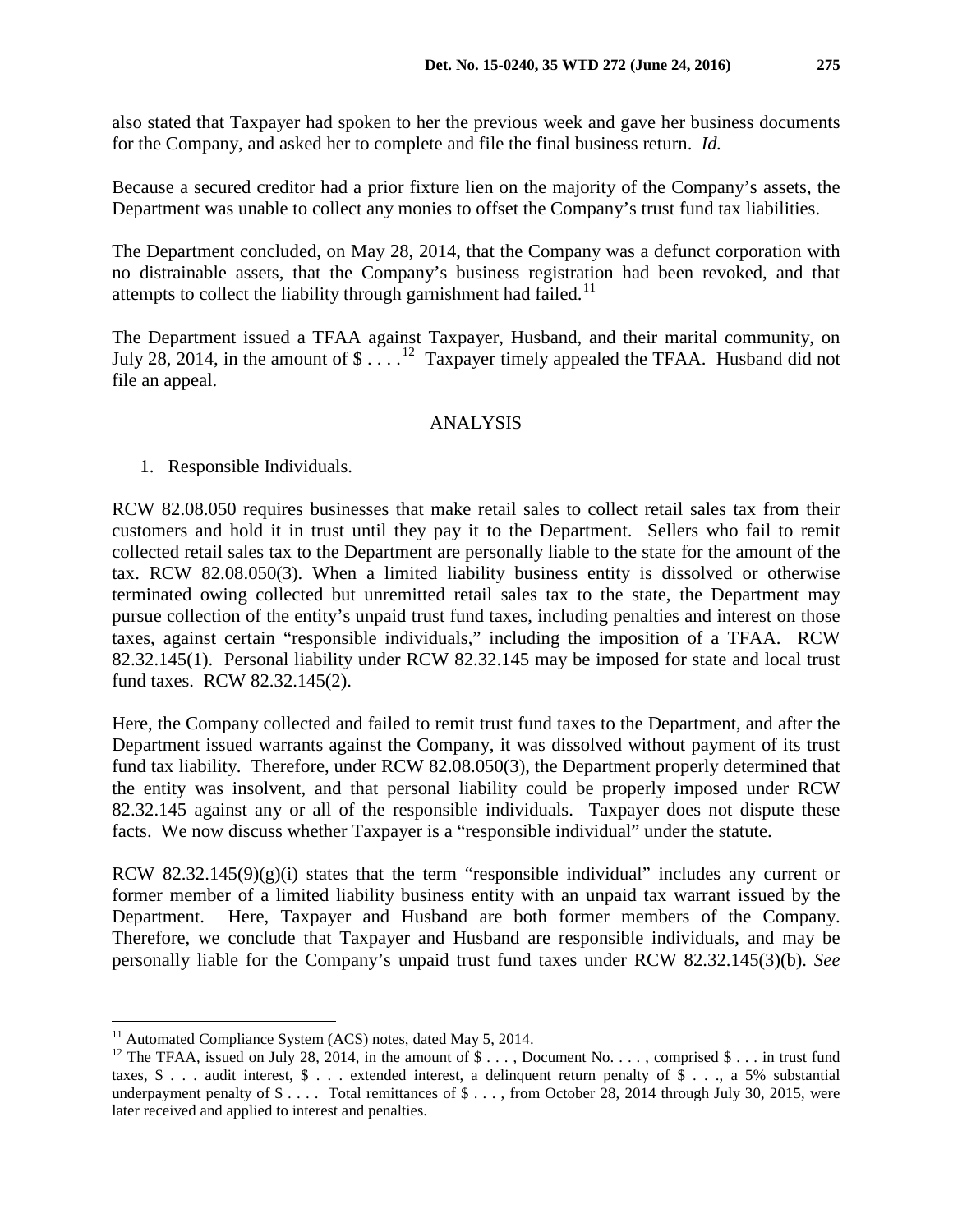*also* Rule 217(8). We turn now to whether Taxpayer and Husband are personally liable for those unpaid taxes.

2. Personal Liability.

**Strict Liability of Chief Executives and Chief Financial Officers.** Under RCW 82.32.145(3)(a), a responsible individual who is the current or former chief executive or chief financial officer, is liable for the entity's unpaid trust fund tax liability, "regardless of fault or whether the individual was or should have been aware of the unpaid trust fund tax liability of the limited liability business entity." The Department adopted Rule 217, in part, to administer RCW 82.32.145. Under Rule 217 the term "chief executive" means, "The president of a corporation; or for other entities or organizations other than corporations or if a corporation does not have a president as one of its officers, the highest ranking executive manager or administrator in charge of the management of the company or organization." Here, Husband was the Company's president and its highest ranking executive manager; therefore, we conclude that Husband is personally liable for the Company's unpaid trust fund tax liability. RCW 82.32.145(3)(a). Taxpayer was vice president. The facts presented do not indicate that Taxpayer had any significant role in the financial affairs of the Company [during the period June 2013 through March 2014,]. Therefore, we conclude that Taxpayer is not a responsible individual who is strictly liable under the provisions of RCW 82.32.145(3)(a).

**Personal Liability of Other Responsible Individuals**. If a "responsible individual" was not a current or former chief executive or chief financial officer, in order for that person to be responsible for the unpaid trust fund taxes, the individual must have willfully failed to pay, or willfully caused to be paid, the trust fund taxes to the Department. RCW 82.32.145(2)(b) and (3). "Willfully fails to pay or to cause to be paid" means that the failure was the result of an intentional, conscious, and voluntary course of action. RCW 82.32.145(9)(i). Rule 217 further elaborates,

"Willfully fails to pay or to cause to be paid." means that the failure was the result of an intentional, conscious, and voluntary course of action. Intent to defraud or bad motive is not required. For example, using collected retail sales tax or spirits taxes to pay other corporate obligations is a willful failure to pay the trust funds to the state.

Rule  $217(8)(a)(i)(B)$ . Rule  $217(8)(g)$  goes on to state,

(g) Except for the current or a former chief executive or chief financial officer of a limited liability business entity, an individual is only liable for trust funds collected during the period he or she had the requisite control, supervision, responsibility, or duty to remit the tax, plus interest and penalties on those taxes.

*Id. See also* RCW 82.32.145(4)(b).

Here, the Department has not shown that Taxpayer was a "responsible individual" during the disputed period that had the requisite control, supervision, responsibility, or duty to remit the tax—a finding necessary to impose personal liability under RCW 82.32.145(9)(i) and Rule 217(8). We previously addressed the issue of personal liability under RCW 82.32.145 and Rule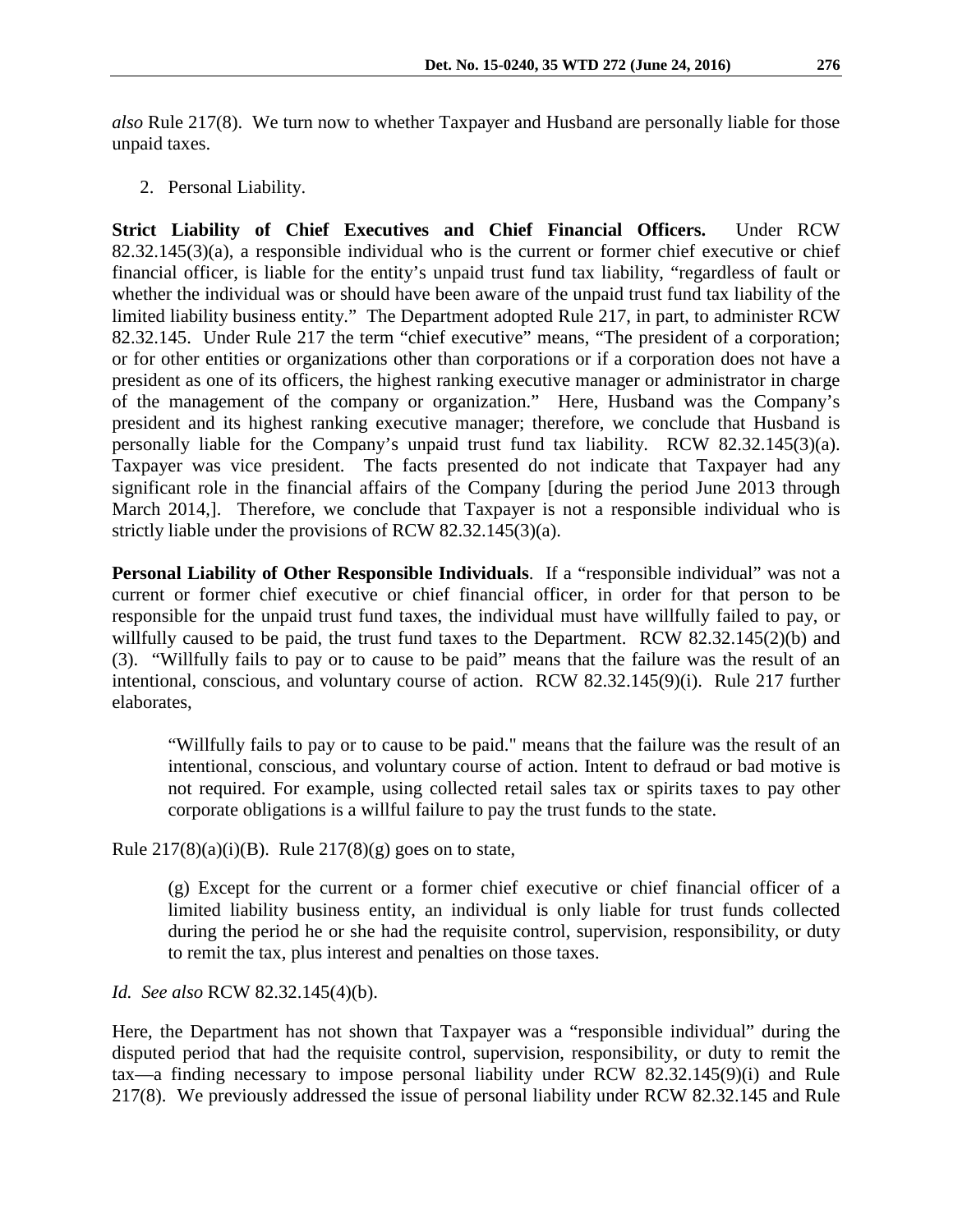217 in Det. No. 99-098, 20 WTD 334  $(2001)$ .<sup>[13](#page-5-0)</sup> The taxpayer in that case was a former president of the company, and had signed checks only upon the authorization from his superior. *Id.* We determined that he did not have control or supervision of the collected funds or the responsibility of filing returns or paying the taxes to the Department. *Id.* In concluding that the taxpayer was not personally liable under the statute, we stated,

It is not enough that a person be a corporate officer in order to be personally liable for collected retail sales tax. In addition to several other requirements, that person must also have control or supervision over those collected funds or be responsible for filing state tax returns or paying those collected funds to the Department.

*Id.* In the case here, Husband managed the affairs of the business both prior to and after the Company was formed, and Taxpayer left the affairs of the business—including the collection and remittance of trust fund taxes and the filing of excise tax returns—to Husband after she and Husband began to have strong disagreements about both personal issues and the affairs of the business.

Moreover, the Husband's course of conduct tends to show that Husband dominated the affairs of the Company, including the management of its collection and remittance of trust fund taxes. Although Taxpayer was a signor on the [Bank] account the Company used for paying taxes, Compliance noted that all of the checks on that account were signed by Husband, and not by the Taxpayer. All Compliance telephone communications were with Husband, and not the Taxpayer, and it was he, not Taxpayer, who made and broke several agreements with the Department with regard to delinquent taxes. It was also Husband who brought payments in person to the Department's field office, and who attempted to forestall the revocation of the business's license. The single time that Taxpayer is mentioned in Compliance notes is during the conversation with the Company accountant, who mentions that Husband had left the state and that Taxpayer collected and gave her the documents needed to file any unfiled returns. The latter action on part of the Taxpayer was on the advice of bankruptcy counsel after the period in dispute and only because Husband refused to collect any of the needed documents or take the action necessary to meet the attorney's request with regard to the bankruptcy case.

Under the facts here, we do not find that Taxpayer had control or supervision of the collected funds during the disputed period from June 2013 through March 2014, or the responsibility during that period of filing returns or paying the taxes to the Department. Taxpayer only became involved in the Company's tax affairs in May 2014, after the business had closed and Husband had left the state, and after Company's bankruptcy attorney advised her that the final tax returns for the business had to be filed in order to comply with federal bankruptcy laws—and that only after Husband refused to collect the needed documents and information himself. We conclude

<span id="page-5-0"></span><sup>&</sup>lt;sup>13</sup> RCW 82.32.145 was amended in 2012, after Det. No. 99-098, 20 WTD 334 was issued in 2001. Laws of 2011-2012, ch. 39, § 8. RCW 82.32.145. Under RCW 82.32.145(1), the term "trust fund taxes" replaced the previous term "retail sales tax funds collected and held in trust under RCW 82.08.050)" and the term "trust fund" replaced the word "sales". Section 145(2) was modified by replacing the term "sales" with "trust fund", and Section 145(3)(a) and (b) were modified to replace the term "sales" with "trust fund". Similarly, subsections 4(a) and (b), Section 5, and Section 7 were modified by replacing the term "sales" with "trust fund". These changes increased the scope of RCW 82.32.145 to include other types of trust fund taxes, and do not significantly alter our analysis in Det. No. 99- 098, 20 WTD 334.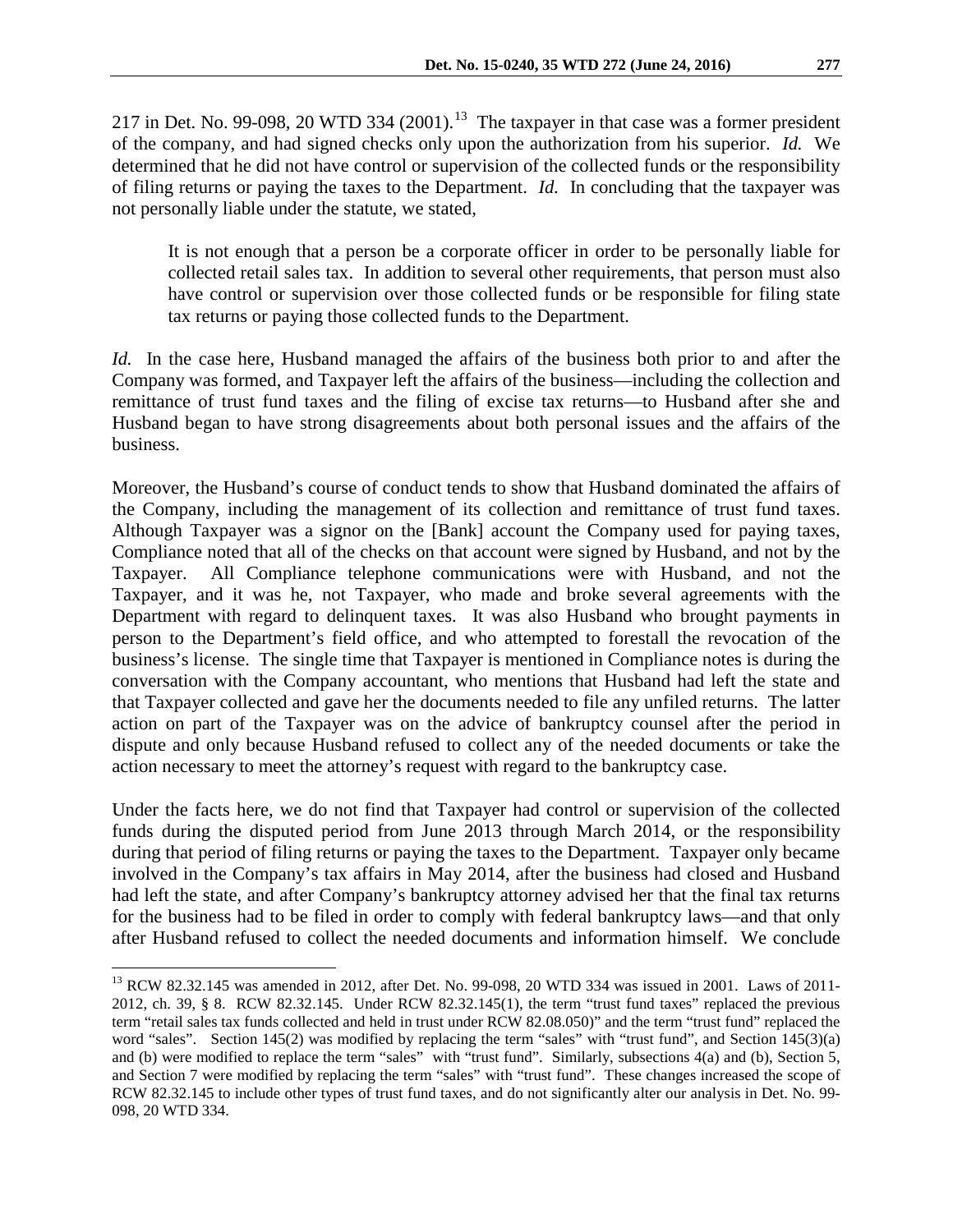that Taxpayer did not willfully fail to pay or cause to be paid to the Department, the trust fund taxes due from the Company, and is not personally liable for its unpaid trust fund taxes under RCW 82.32.145(2)(b).

3. Liability of the Marital Community

Although Taxpayer is not personally liable, the marital community of Taxpayer and Husband is subject to trust fund tax liability. In Det. No. 97-168, 17 WTD [14](#page-6-0)2  $(1998)^{14}$  the taxpayer husband asserted that trust fund tax liability should not be asserted against his wife, arguing that the liability arose from the operation of a corporation that was the husband's separate property and that his wife was not involved in the operation of the business. We concluded that the Department was not barred from collecting unpaid trust fund taxes from the community, and stated,

In Washington community property law, the non-offending spouse is not liable for the tort feasor spouse's actions. Sandgren v. West, 9 Wn. 2d 494, 115 P. 2d 724 (1941). However, if the tortious act ". . . results or is intended to result in a benefit to the community . . .," such as the tort being committed during the course of income generating employment, then the community, including the non-offending spouse's income is liable. LaFramboise v. Schmidt, 42 Wn. 2d 198, 200, 254 P. 2d 485 (1953) and Farman v. Farman, 25 Wn. App. 896, 611 P.2d 1314 (1980). The husband's employment at the corporation was a benefit to the community and the trust fund violation occurred as part of that work. Consequently, the taxpayers' community, including the wife's income is liable for the taxes.

# *Id.*

Here, as in 17 WTD 142, Husband's management of the Corporation was a benefit to the community and the trust fund violation occurred as part of that work. Moreover, Taxpayer here was also an owner of the Corporation when the trust fund violation occurred. Further, we have previously determined, consistent with Washington State case law, that trust fund tax liability is a joint and several tax liability.[15](#page-6-1) Therefore, although Taxpayer is not personally liable for the trust fund tax liability as to her separate property, both Husband and the marital community are each liable for the entirety of that liability.

In summary, under the facts here, we conclude that Husband, the former chief executive of the Company, is personally and strictly liable for unpaid trust fund tax liability. RCW 82.32.145 and Rule 217. Taxpayer did not have control or supervision of the collected funds or the responsibility of filing returns or paying the taxes to the Department during the period at issue, and is, therefore, not personally liable as a "responsible person" under RCW 82.32.145 and Rule

<span id="page-6-0"></span><sup>&</sup>lt;sup>14</sup> RCW 82.32.145 was amended after we issued Det. No. 97-168, 17 WTD 142 in 1997; however, none of the amendments have a bearing on that case or on the case here (see note 13).

<span id="page-6-1"></span><sup>&</sup>lt;sup>15</sup> *See* Det. No. 00-143, 20 WTD 170 (2001)(when multiple persons are liable under a trust fund accountability assessment, that liability is joint and several and not pro rata.) Although RCW 82.32.145 was amended after 20 WTD 170 was issued, those changes were only to nomenclature in the statute, and do not affect the determination. (see note 13).